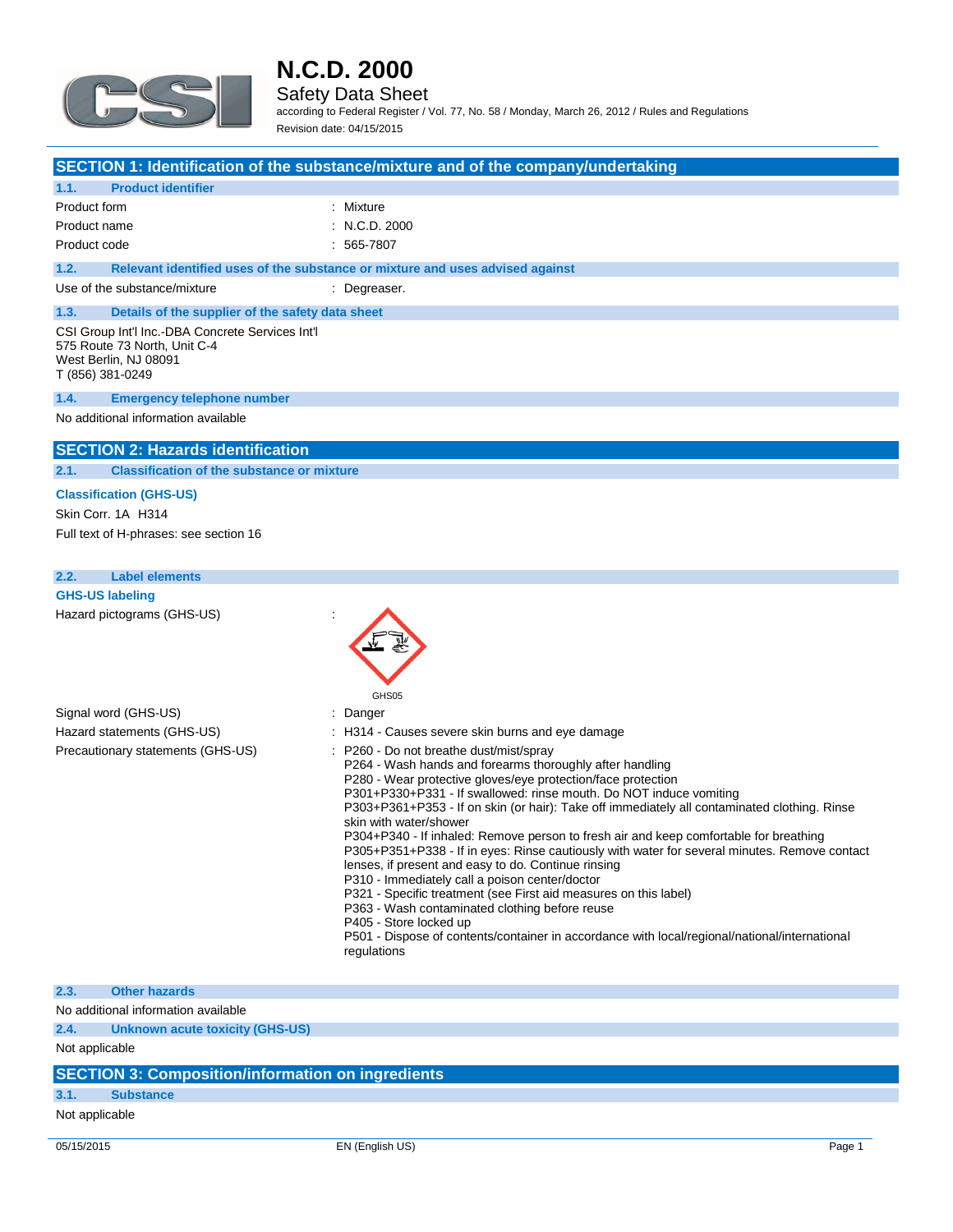#### Safety Data Sheet

according to Federal Register / Vol. 77, No. 58 / Monday, March 26, 2012 / Rules and Regulations

| 3.2.<br><b>Mixture</b>                                                                                                                                                                                                     |                           |          |                                                                                                                                                                        |
|----------------------------------------------------------------------------------------------------------------------------------------------------------------------------------------------------------------------------|---------------------------|----------|------------------------------------------------------------------------------------------------------------------------------------------------------------------------|
| <b>Name</b>                                                                                                                                                                                                                | <b>Product identifier</b> | %        | <b>Classification (GHS-US)</b>                                                                                                                                         |
| 2-butoxyethanol                                                                                                                                                                                                            | (CAS No) 111-76-2         | $5 - 10$ | Flam. Liq. 4, H227<br>Acute Tox. 4 (Oral), H302<br>Acute Tox. 3 (Dermal), H311<br>Acute Tox. 2 (Inhalation:gas),<br>H330<br>Skin Irrit. 2, H315<br>Eye Irrit. 2A, H319 |
| dodecylbenzenesulphonic acid                                                                                                                                                                                               | (CAS No) 27176-87-0       | $1 - 5$  | Acute Tox. 4 (Oral), H302<br>Skin Corr. 1A, H314<br>Aquatic Acute 2, H401                                                                                              |
| Disodium metasilicate                                                                                                                                                                                                      | (CAS No) 6834-92-0        | $1 - 5$  | Skin Corr. 1B, H314<br>STOT SE 3, H335                                                                                                                                 |
| Potassium Hydroxide, 45%= <conc<50%, aqueous="" solutions<="" td=""><td>(CAS No) 1310-58-3</td><td><math>1 - 5</math></td><td>Acute Tox. 3 (Oral), H301<br/>Skin Corr. 1A, H314<br/>Aquatic Acute 3, H402</td></conc<50%,> | (CAS No) 1310-58-3        | $1 - 5$  | Acute Tox. 3 (Oral), H301<br>Skin Corr. 1A, H314<br>Aquatic Acute 3, H402                                                                                              |

Full text of H-phrases: see section 16

| <b>SECTION 4: First aid measures</b>                                        |                                                                                                                                                                                 |
|-----------------------------------------------------------------------------|---------------------------------------------------------------------------------------------------------------------------------------------------------------------------------|
| <b>Description of first aid measures</b><br>4.1.                            |                                                                                                                                                                                 |
| First-aid measures general                                                  | : Never give anything by mouth to an unconscious person. If you feel unwell, seek medical<br>advice (show the label where possible).                                            |
| First-aid measures after inhalation                                         | : Remove victim to fresh air and keep at rest in a position comfortable for breathing. Immediately<br>call a poison center or doctor/physician.                                 |
| First-aid measures after skin contact                                       | : Remove/Take off immediately all contaminated clothing. Rinse skin with water/shower.<br>Immediately call a poison center or doctor/physician.                                 |
| First-aid measures after eye contact                                        | : Rinse cautiously with water for several minutes. Remove contact lenses, if present and easy to<br>do. Continue rinsing. Immediately call a poison center or doctor/physician. |
| First-aid measures after ingestion                                          | : Rinse mouth. Do NOT induce vomiting. Immediately call a poison center or doctor/physician.                                                                                    |
| 4.2.<br>Most important symptoms and effects, both acute and delayed         |                                                                                                                                                                                 |
| Symptoms/injuries                                                           | : Causes severe skin burns and eye damage.                                                                                                                                      |
| 4.3.                                                                        | Indication of any immediate medical attention and special treatment needed                                                                                                      |
| No additional information available                                         |                                                                                                                                                                                 |
| <b>SECTION 5: Firefighting measures</b>                                     |                                                                                                                                                                                 |
| 5.1.<br><b>Extinguishing media</b>                                          |                                                                                                                                                                                 |
| Suitable extinguishing media                                                | : Foam. Dry powder. Carbon dioxide. Water spray. Sand.                                                                                                                          |
| Unsuitable extinguishing media                                              | : Do not use a heavy water stream.                                                                                                                                              |
| 5.2.<br>Special hazards arising from the substance or mixture               |                                                                                                                                                                                 |
| Reactivity                                                                  | : Thermal decomposition generates : corrosive vapors.                                                                                                                           |
| 5.3.<br><b>Advice for firefighters</b>                                      |                                                                                                                                                                                 |
| Firefighting instructions                                                   | : Use water spray or fog for cooling exposed containers. Exercise caution when fighting any<br>chemical fire. Prevent fire-fighting water from entering environment.            |
| Protection during firefighting                                              | : Do not enter fire area without proper protective equipment, including respiratory protection.                                                                                 |
| <b>SECTION 6: Accidental release measures</b>                               |                                                                                                                                                                                 |
| 6.1.<br>Personal precautions, protective equipment and emergency procedures |                                                                                                                                                                                 |
| 6.1.1.<br>For non-emergency personnel                                       |                                                                                                                                                                                 |
| <b>Emergency procedures</b>                                                 | : Evacuate unnecessary personnel.                                                                                                                                               |
| 6.1.2.<br>For emergency responders                                          |                                                                                                                                                                                 |
| Protective equipment                                                        | : Equip cleanup crew with proper protection.                                                                                                                                    |
| <b>Emergency procedures</b>                                                 | : Ventilate area.                                                                                                                                                               |
| 6.2.<br><b>Environmental precautions</b>                                    |                                                                                                                                                                                 |
|                                                                             | Prevent entry to sewers and public waters. Notify authorities if liquid enters sewers or public waters.                                                                         |
| 6.3.<br>Methods and material for containment and cleaning up                |                                                                                                                                                                                 |
| Methods for cleaning up                                                     | : Soak up spills with inert solids, such as clay or diatomaceous earth as soon as possible. Collect<br>spillage. Store away from other materials.                               |
| 05/15/2015                                                                  | EN (English US)<br>2/9                                                                                                                                                          |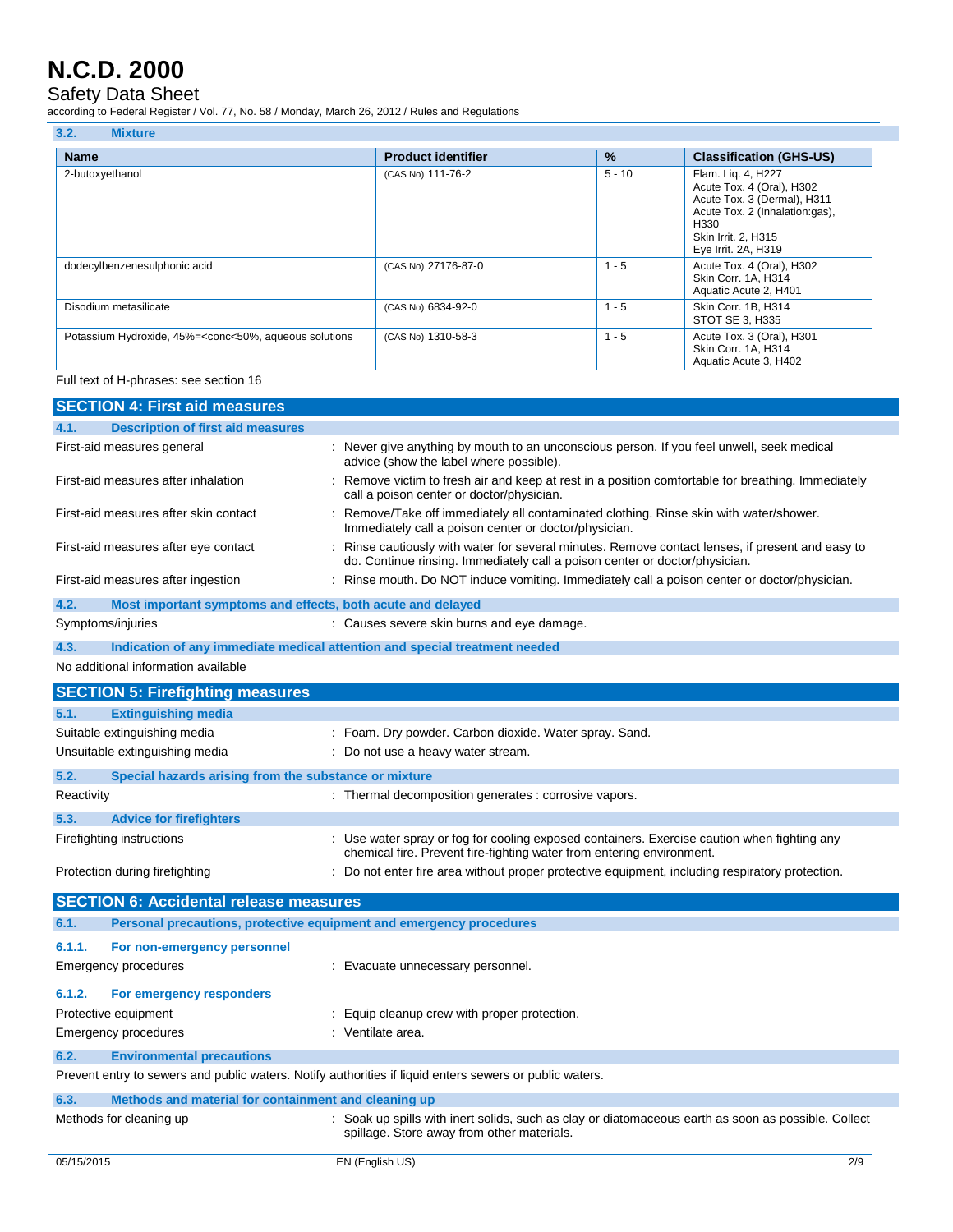Safety Data Sheet

according to Federal Register / Vol. 77, No. 58 / Monday, March 26, 2012 / Rules and Regulations

#### **6.4. Reference to other sections**

See Heading 8. Exposure controls and personal protection.

|                  | <b>SECTION 7: Handling and storage</b>                       |                                                                                                                                                                                                                                                                                     |
|------------------|--------------------------------------------------------------|-------------------------------------------------------------------------------------------------------------------------------------------------------------------------------------------------------------------------------------------------------------------------------------|
| 7.1.             | <b>Precautions for safe handling</b>                         |                                                                                                                                                                                                                                                                                     |
|                  | Precautions for safe handling                                | : Wash hands and other exposed areas with mild soap and water before eating, drinking or<br>smoking and when leaving work. Provide good ventilation in process area to prevent formation<br>of vapor. Do not breathe dust/mist/spray. Avoid contact during pregnancy/while nursing. |
| Hygiene measures |                                                              | : Wash hands and forearms thoroughly after handling.                                                                                                                                                                                                                                |
| 7.2.             | Conditions for safe storage, including any incompatibilities |                                                                                                                                                                                                                                                                                     |
|                  | <b>Technical measures</b>                                    | : Comply with applicable regulations.                                                                                                                                                                                                                                               |
|                  | Storage conditions                                           | : Keep only in the original container in a cool, well ventilated place away from heat, hot surfaces,<br>sparks, open flame and other ignition sources. No smoking. Keep container closed when not in<br>use.                                                                        |
|                  | Incompatible products                                        | : Strong bases. Strong acids.                                                                                                                                                                                                                                                       |
|                  | Incompatible materials                                       | : Sources of ignition. Direct sunlight.                                                                                                                                                                                                                                             |
| 7.3.             | Specific end use(s)                                          |                                                                                                                                                                                                                                                                                     |

No additional information available

| <b>SECTION 8: Exposure controls/personal protection</b>                                         |                                     |                         |  |
|-------------------------------------------------------------------------------------------------|-------------------------------------|-------------------------|--|
| <b>Control parameters</b><br>8.1.                                                               |                                     |                         |  |
| N.C.D. 2000                                                                                     |                                     |                         |  |
| <b>ACGIH</b>                                                                                    | Not applicable                      |                         |  |
| <b>OSHA</b>                                                                                     | Not applicable                      |                         |  |
|                                                                                                 | Disodium metasilicate (6834-92-0)   |                         |  |
| <b>ACGIH</b>                                                                                    | Not applicable                      |                         |  |
| <b>OSHA</b>                                                                                     | Not applicable                      |                         |  |
| dodecylbenzenesulphonic acid (27176-87-0)                                                       |                                     |                         |  |
| <b>ACGIH</b>                                                                                    | Not applicable                      |                         |  |
| <b>OSHA</b>                                                                                     | Not applicable                      |                         |  |
| Potassium Hydroxide, 45%= <conc<50%, (1310-58-3)<="" aqueous="" solutions="" td=""></conc<50%,> |                                     |                         |  |
| <b>ACGIH</b>                                                                                    | ACGIH Ceiling (mg/m <sup>3</sup> )  | $2$ mg/m <sup>3</sup>   |  |
| <b>ACGIH</b>                                                                                    | Remark (ACGIH)                      | URT, eye, & skin irr    |  |
| <b>OSHA</b>                                                                                     | Not applicable                      |                         |  |
| 2-butoxyethanol (111-76-2)                                                                      |                                     |                         |  |
| <b>ACGIH</b>                                                                                    | ACGIH TWA (ppm)                     | 20 ppm                  |  |
| <b>ACGIH</b>                                                                                    | ACGIH STEL (ppm)                    | 20 ppm                  |  |
| <b>ACGIH</b>                                                                                    | Remark (ACGIH)                      | Eye & URT irr           |  |
| <b>OSHA</b>                                                                                     | OSHA PEL (TWA) (mg/m <sup>3</sup> ) | $240$ mg/m <sup>3</sup> |  |
| <b>OSHA</b>                                                                                     | OSHA PEL (TWA) (ppm)                | 50 ppm                  |  |
|                                                                                                 |                                     |                         |  |
| 8.2.<br><b>Exposure controls</b>                                                                |                                     |                         |  |
| Personal protective equipment                                                                   | : Avoid all unnecessary exposure.   |                         |  |

| Hand protection          | : Wear protective gloves/eye protection/face protection protective gloves. |
|--------------------------|----------------------------------------------------------------------------|
| Eye protection           | : Chemical goggles or face shield.                                         |
| Skin and body protection | : Wear suitable protective clothing.                                       |
| Respiratory protection   | : Wear appropriate mask.                                                   |
| Other information        | : Do not eat, drink or smoke during use.                                   |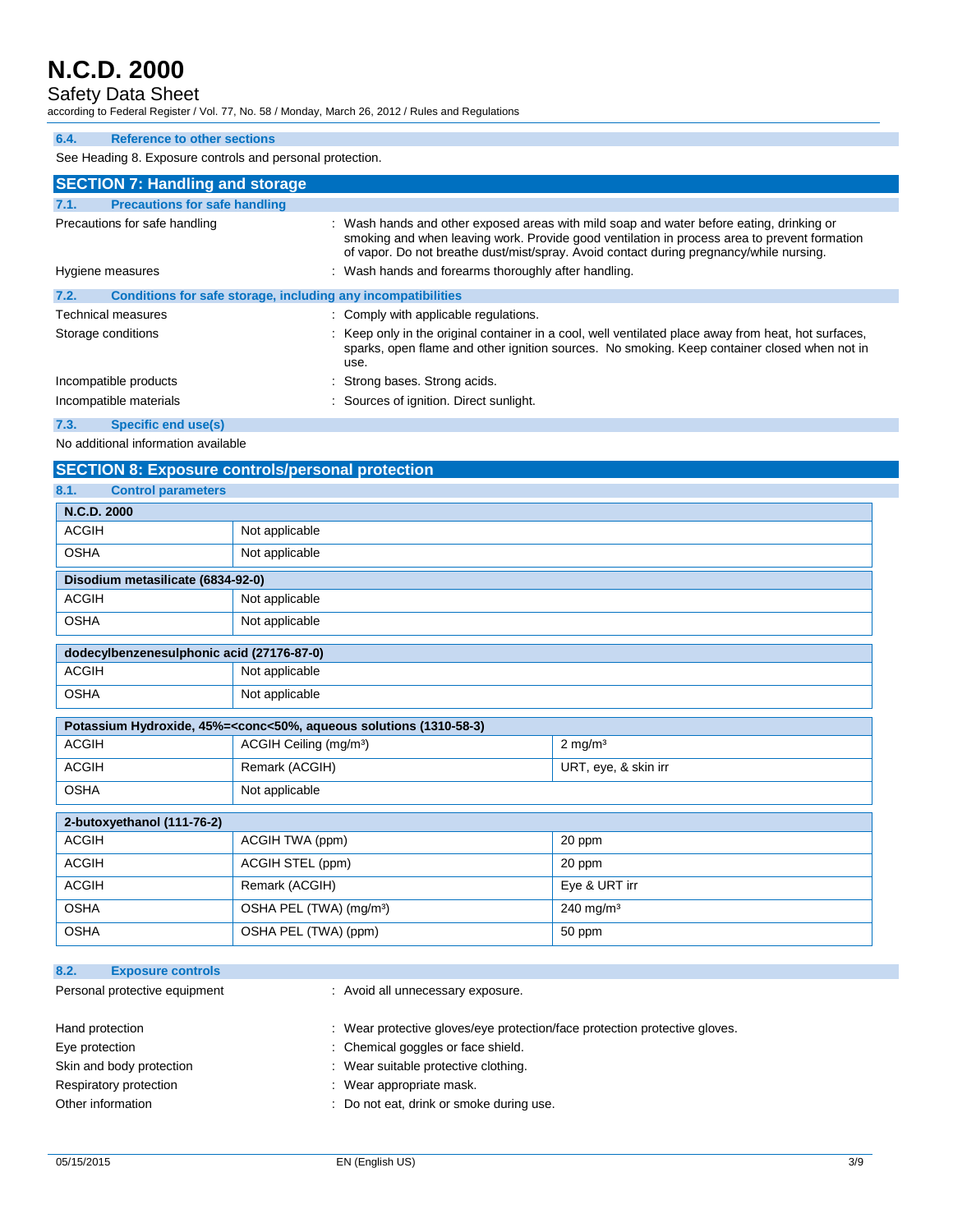Safety Data Sheet

according to Federal Register / Vol. 77, No. 58 / Monday, March 26, 2012 / Rules and Regulations

| <b>SECTION 9: Physical and chemical properties</b>            |                                                                                                                                                                |  |
|---------------------------------------------------------------|----------------------------------------------------------------------------------------------------------------------------------------------------------------|--|
| Information on basic physical and chemical properties<br>9.1. |                                                                                                                                                                |  |
| Physical state                                                | $:$ Liquid                                                                                                                                                     |  |
| Color                                                         | : Green                                                                                                                                                        |  |
| Odor                                                          | $:$ mild                                                                                                                                                       |  |
| Odor threshold                                                | : No data available                                                                                                                                            |  |
| pH                                                            | : 13                                                                                                                                                           |  |
| Melting point                                                 | : No data available                                                                                                                                            |  |
| Freezing point                                                | : No data available                                                                                                                                            |  |
| Boiling point                                                 | $: 212 - 220$ °F                                                                                                                                               |  |
| Flash point                                                   | : $\geq 200$ °F                                                                                                                                                |  |
| Relative evaporation rate (butyl acetate=1)                   | : No data available                                                                                                                                            |  |
| Flammability (solid, gas)                                     | : No data available                                                                                                                                            |  |
| <b>Explosion limits</b>                                       | No data available                                                                                                                                              |  |
| Explosive properties                                          | : No data available                                                                                                                                            |  |
| Oxidizing properties                                          | : No data available                                                                                                                                            |  |
| Vapor pressure                                                | : No data available                                                                                                                                            |  |
| Relative density                                              | : 1.03                                                                                                                                                         |  |
| Relative vapor density at 20 °C                               | Same as water                                                                                                                                                  |  |
| Solubility                                                    | Soluble in water.<br>Water: Solubility in water of component(s) of the mixture :<br>• : > 18 g/100ml • : • : • : • : 103 g/100ml • : 42 g/100ml • : 66 g/100ml |  |
| Log Pow                                                       | No data available                                                                                                                                              |  |
| Log Kow                                                       | No data available                                                                                                                                              |  |
| Auto-ignition temperature                                     | : No data available                                                                                                                                            |  |
| Decomposition temperature                                     | : No data available                                                                                                                                            |  |
| Viscosity                                                     | : No data available                                                                                                                                            |  |
| Viscosity, kinematic                                          | : No data available                                                                                                                                            |  |
| Viscosity, dynamic                                            | : No data available                                                                                                                                            |  |
| 9.2.<br><b>Other information</b>                              |                                                                                                                                                                |  |

No additional information available

|                                                                                            | <b>SECTION 10: Stability and reactivity</b>         |                                                                              |  |
|--------------------------------------------------------------------------------------------|-----------------------------------------------------|------------------------------------------------------------------------------|--|
| 10.1.                                                                                      | <b>Reactivity</b>                                   |                                                                              |  |
|                                                                                            | Thermal decomposition generates : corrosive vapors. |                                                                              |  |
| 10.2.                                                                                      | <b>Chemical stability</b>                           |                                                                              |  |
|                                                                                            | Stable under normal conditions. Not established.    |                                                                              |  |
| 10.3.                                                                                      | <b>Possibility of hazardous reactions</b>           |                                                                              |  |
|                                                                                            | Not established.                                    |                                                                              |  |
| 10.4.                                                                                      | <b>Conditions to avoid</b>                          |                                                                              |  |
| Direct sunlight. Extremely high or low temperatures.                                       |                                                     |                                                                              |  |
| 10.5.                                                                                      | <b>Incompatible materials</b>                       |                                                                              |  |
|                                                                                            | Strong acids. Strong bases.                         |                                                                              |  |
| 10.6.                                                                                      | <b>Hazardous decomposition products</b>             |                                                                              |  |
| Fume. Carbon monoxide. Carbon dioxide. Thermal decomposition generates : corrosive vapors. |                                                     |                                                                              |  |
|                                                                                            | <b>SECTION 11: Toxicological information</b>        |                                                                              |  |
| 11.1.                                                                                      | Information on toxicological effects                |                                                                              |  |
|                                                                                            |                                                     |                                                                              |  |
| Acute toxicity                                                                             |                                                     | : Not classified                                                             |  |
|                                                                                            | Disodium metasilicate (6834-92-0)                   |                                                                              |  |
|                                                                                            | LD50 dermal rat                                     | > 5000 mg/kg body weight (Rat; Read-across; OECD 402: Acute Dermal Toxicity) |  |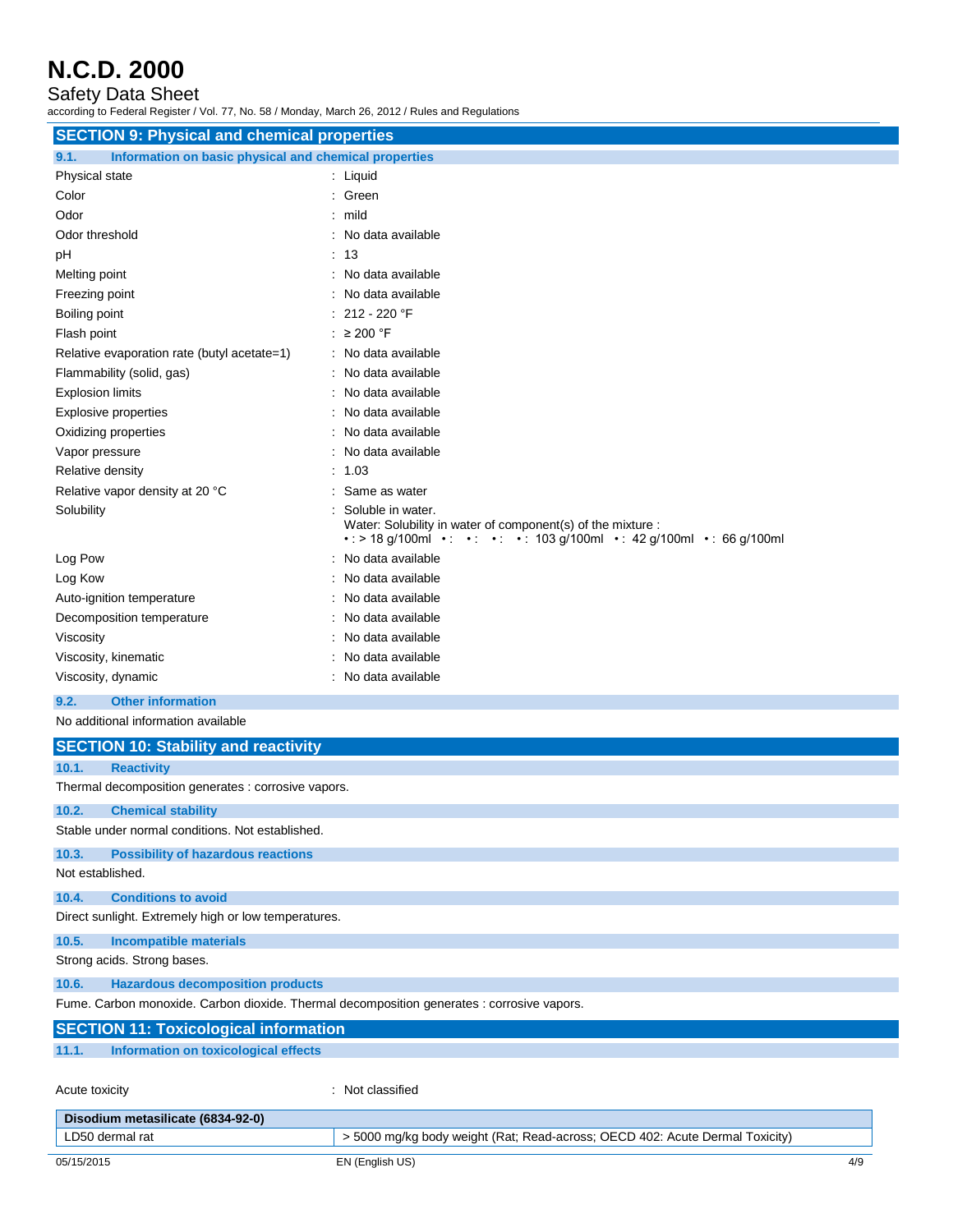Safety Data Sheet

according to Federal Register / Vol. 77, No. 58 / Monday, March 26, 2012 / Rules and Regulations

| dodecylbenzenesulphonic acid (27176-87-0)                                                                |                                                                                                                                                                             |  |  |
|----------------------------------------------------------------------------------------------------------|-----------------------------------------------------------------------------------------------------------------------------------------------------------------------------|--|--|
| LD50 oral rat                                                                                            | 650 mg/kg (Rat; Literature study)                                                                                                                                           |  |  |
| ATE US (oral)                                                                                            | 650.000 mg/kg body weight                                                                                                                                                   |  |  |
| Potassium Hydroxide, 45%= <conc<50%, (1310-58-3)<="" aqueous="" solutions="" th=""><th></th></conc<50%,> |                                                                                                                                                                             |  |  |
| LD50 oral rat                                                                                            | 273 mg/kg (Rat)                                                                                                                                                             |  |  |
| ATE US (oral)                                                                                            | 273.000 mg/kg body weight                                                                                                                                                   |  |  |
| 2-butoxyethanol (111-76-2)                                                                               |                                                                                                                                                                             |  |  |
| LD50 oral rat                                                                                            | 530 mg/kg (Rat; Equivalent or similar to OECD 401; Literature study; 1746 mg/kg bodyweight;<br>Rat: Experimental value)                                                     |  |  |
| LD50 dermal rat                                                                                          | > 2000 mg/kg body weight (Rat: Experimental value: OECD 402: Acute Dermal Toxicity)                                                                                         |  |  |
| LD50 dermal rabbit                                                                                       | 435 mg/kg body weight (Rabbit; Experimental value; OECD 402: Acute Dermal Toxicity; 435<br>mg/kg bodyweight; Rabbit; Weight of evidence; Equivalent or similar to OECD 402) |  |  |
| LC50 inhalation rat (mg/l)                                                                               | 2.17 mg/l/4h (Rat; Experimental value; 2.35 mg/l/4h; Rat; Experimental value)                                                                                               |  |  |
| LC50 inhalation rat (ppm)                                                                                | 450 - 486 ppm/4h 450-486, Rat                                                                                                                                               |  |  |
| ATE US (oral)                                                                                            | 530.000 mg/kg body weight                                                                                                                                                   |  |  |
| ATE US (dermal)                                                                                          | 435.000 mg/kg body weight                                                                                                                                                   |  |  |
| ATE US (gases)                                                                                           | 450.000 ppmV/4h                                                                                                                                                             |  |  |
| ATE US (vapors)                                                                                          | 2.170 mg/l/4h                                                                                                                                                               |  |  |
| ATE US (dust, mist)                                                                                      | 2.170 mg/l/4h                                                                                                                                                               |  |  |
| Skin corrosion/irritation                                                                                | : Causes severe skin burns and eye damage.                                                                                                                                  |  |  |
|                                                                                                          | pH: 13                                                                                                                                                                      |  |  |
| Serious eye damage/irritation                                                                            | Not classified                                                                                                                                                              |  |  |
|                                                                                                          | pH: 13                                                                                                                                                                      |  |  |
| Respiratory or skin sensitization                                                                        | Not classified                                                                                                                                                              |  |  |
| Germ cell mutagenicity                                                                                   | Not classified                                                                                                                                                              |  |  |
| Carcinogenicity                                                                                          | Not classified                                                                                                                                                              |  |  |
| 2-butoxyethanol (111-76-2)                                                                               |                                                                                                                                                                             |  |  |
| IARC group                                                                                               | 3 - Not classifiable                                                                                                                                                        |  |  |
| Reproductive toxicity                                                                                    | Not classified                                                                                                                                                              |  |  |

| Reproductive toxicity                                  | : Not classified                                                    |
|--------------------------------------------------------|---------------------------------------------------------------------|
| Specific target organ toxicity (single exposure)       | Not classified                                                      |
| Specific target organ toxicity (repeated<br>exposure)  | : Not classified                                                    |
| Aspiration hazard                                      | : Not classified                                                    |
| Potential Adverse human health effects and<br>symptoms | : Based on available data, the classification criteria are not met. |

|  | <b>SECTION 12: Ecological information</b> |
|--|-------------------------------------------|
|  |                                           |
|  |                                           |
|  |                                           |

**12.1. Toxicity**

l.

| Disodium metasilicate (6834-92-0)         |                                                                     |  |
|-------------------------------------------|---------------------------------------------------------------------|--|
| LC50 fish 1                               | 210 mg/l (96 h; Brachydanio rerio)                                  |  |
| EC50 Daphnia 1                            | 216 mg/l (96 h; Daphnia magna; GLP)                                 |  |
| LC50 fish 2                               | 2320 mg/l (96 h; Gambusia affinis)                                  |  |
| EC50 Daphnia 2                            | 632 mg/l (96 h; Lymnaea sp.)                                        |  |
| Threshold limit algae 1                   | 207 mg/l (72 h; Scenedesmus subspicatus; GLP)                       |  |
| dodecylbenzenesulphonic acid (27176-87-0) |                                                                     |  |
| LC50 fish 1                               | 4.2 mg/l (96 h; Salmo gairdneri (Oncorhynchus mykiss); Fresh water) |  |
| EC50 Daphnia 1                            | 5.5 mg/l (48 h; Daphnia magna)                                      |  |
| LC50 fish 2                               | 6 mg/l (96 h; Brachydanio rerio; Fresh water)                       |  |
| EC50 Daphnia 2                            | 5.88 mg/l (48 h; Daphnia magna)                                     |  |
| TLM fish 1                                | 4.2 - 5.6,96 h; Lepomis macrochirus; Soft water                     |  |
| TLM fish 2                                | 4.2 - 5.6.96 h; Pimephales promelas; Soft water                     |  |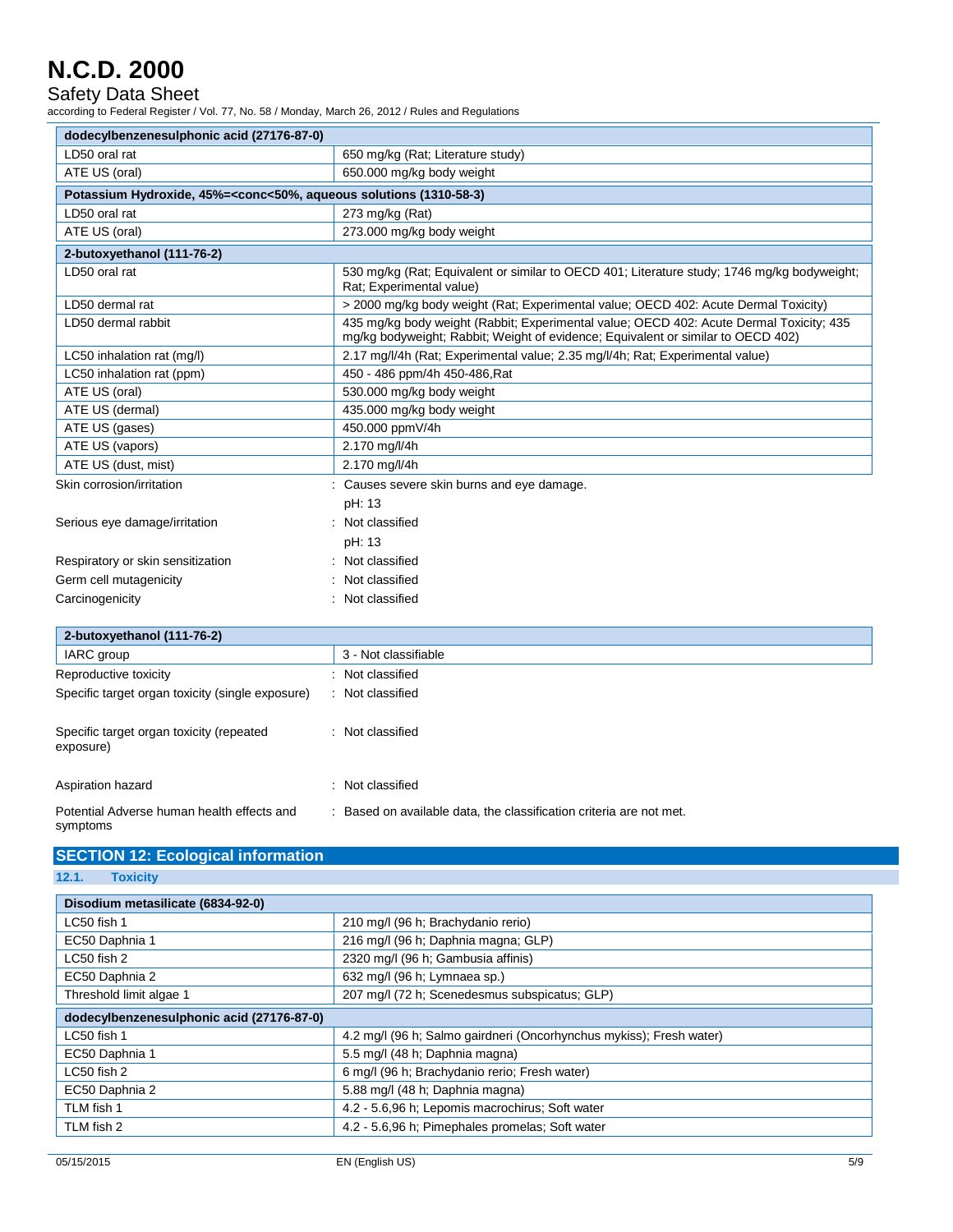Safety Data Sheet

according to Federal Register / Vol. 77, No. 58 / Monday, March 26, 2012 / Rules and Regulations

| dodecylbenzenesulphonic acid (27176-87-0)                                                                |                                                                                                             |  |  |  |
|----------------------------------------------------------------------------------------------------------|-------------------------------------------------------------------------------------------------------------|--|--|--|
| Threshold limit algae 1                                                                                  | 29 mg/l (96 h; Selenastrum capricornutum)                                                                   |  |  |  |
| Threshold limit algae 2                                                                                  | 127.9 mg/l (72 h; Scenedesmus subspicatus; GLP)                                                             |  |  |  |
| Potassium Hydroxide, 45%= <conc<50%, (1310-58-3)<="" aqueous="" solutions="" td=""></conc<50%,>          |                                                                                                             |  |  |  |
| LC50 fish 1                                                                                              | 28.6 mg/l (24 h; Pisces; Pure substance)                                                                    |  |  |  |
| LC50 other aquatic organisms 1                                                                           | 100 - 1000 mg/l (96 h)                                                                                      |  |  |  |
| LC50 fish 2                                                                                              | 80 mg/l (96 h; Gambusia affinis; Pure substance)                                                            |  |  |  |
| Threshold limit other aquatic organisms 1                                                                | 100 - 1000,96 h                                                                                             |  |  |  |
| 2-butoxyethanol (111-76-2)                                                                               |                                                                                                             |  |  |  |
| LC50 fish 1                                                                                              | 116 ppm (96 h; Cyprinodon variegatus; Nominal concentration)                                                |  |  |  |
| EC50 Daphnia 1                                                                                           | 1700 mg/l (48 h; Daphnia sp.; Nominal concentration)                                                        |  |  |  |
| LC50 fish 2                                                                                              | 1341 ppm (96 h; Lepomis macrochirus)                                                                        |  |  |  |
| EC50 Daphnia 2                                                                                           | 1720 mg/l (24 h; Daphnia magna)                                                                             |  |  |  |
| TLM fish 1                                                                                               | 100 - 1000,96 h; Pisces                                                                                     |  |  |  |
| TLM other aquatic organisms 1                                                                            | 100 - 1000,96 h                                                                                             |  |  |  |
| Threshold limit algae 1                                                                                  | 900 mg/l (168 h; Scenedesmus quadricauda)                                                                   |  |  |  |
| Threshold limit algae 2                                                                                  | 35 mg/l (192 h; Microcystis aeruginosa)                                                                     |  |  |  |
| 12.2.<br><b>Persistence and degradability</b>                                                            |                                                                                                             |  |  |  |
| N.C.D. 2000                                                                                              |                                                                                                             |  |  |  |
| Persistence and degradability                                                                            | Not established.                                                                                            |  |  |  |
| Disodium metasilicate (6834-92-0)                                                                        |                                                                                                             |  |  |  |
| Persistence and degradability                                                                            | Biodegradability: not applicable. No (test)data on mobility of the substance available. Not<br>established. |  |  |  |
| Biochemical oxygen demand (BOD)                                                                          | Not applicable                                                                                              |  |  |  |
| Chemical oxygen demand (COD)                                                                             | Not applicable                                                                                              |  |  |  |
| ThOD                                                                                                     | Not applicable                                                                                              |  |  |  |
| BOD (% of ThOD)                                                                                          | Not applicable                                                                                              |  |  |  |
| dodecylbenzenesulphonic acid (27176-87-0)                                                                |                                                                                                             |  |  |  |
| Persistence and degradability                                                                            | Readily biodegradable in water. Low potential for adsorption in soil.                                       |  |  |  |
| Chemical oxygen demand (COD)                                                                             | 2.41 g O <sub>2</sub> /g substance                                                                          |  |  |  |
| Potassium Hydroxide, 45%= <conc<50%, (1310-58-3)<="" aqueous="" solutions="" td=""><td></td></conc<50%,> |                                                                                                             |  |  |  |
| Persistence and degradability                                                                            | Biodegradability: not applicable. No (test)data on mobility of the components available.                    |  |  |  |
| Biochemical oxygen demand (BOD)                                                                          | Not applicable                                                                                              |  |  |  |
| Chemical oxygen demand (COD)                                                                             |                                                                                                             |  |  |  |
|                                                                                                          | Not applicable                                                                                              |  |  |  |
| ThOD                                                                                                     | Not applicable                                                                                              |  |  |  |
| BOD (% of ThOD)                                                                                          | Not applicable                                                                                              |  |  |  |
| 2-butoxyethanol (111-76-2)                                                                               |                                                                                                             |  |  |  |
| Persistence and degradability                                                                            | Readily biodegradable in water. Biodegradable in the soil. Photodegradation in the air.                     |  |  |  |
| Biochemical oxygen demand (BOD)                                                                          | 0.71 g O <sub>2</sub> /g substance                                                                          |  |  |  |
| Chemical oxygen demand (COD)                                                                             | 2.20 g O <sub>2</sub> /g substance                                                                          |  |  |  |
| ThOD                                                                                                     | 2.305 g O <sub>2</sub> /g substance                                                                         |  |  |  |
| BOD (% of ThOD)                                                                                          | 0.31 % ThOD                                                                                                 |  |  |  |
| 12.3.<br><b>Bioaccumulative potential</b>                                                                |                                                                                                             |  |  |  |
| N.C.D. 2000                                                                                              |                                                                                                             |  |  |  |
| Bioaccumulative potential                                                                                | Not established.                                                                                            |  |  |  |
| Disodium metasilicate (6834-92-0)                                                                        |                                                                                                             |  |  |  |
| Bioaccumulative potential                                                                                | Bioaccumulation: not applicable. Not established.                                                           |  |  |  |
| dodecylbenzenesulphonic acid (27176-87-0)                                                                |                                                                                                             |  |  |  |
| BCF fish 1                                                                                               | 108 - 551 (Pisces)                                                                                          |  |  |  |
|                                                                                                          |                                                                                                             |  |  |  |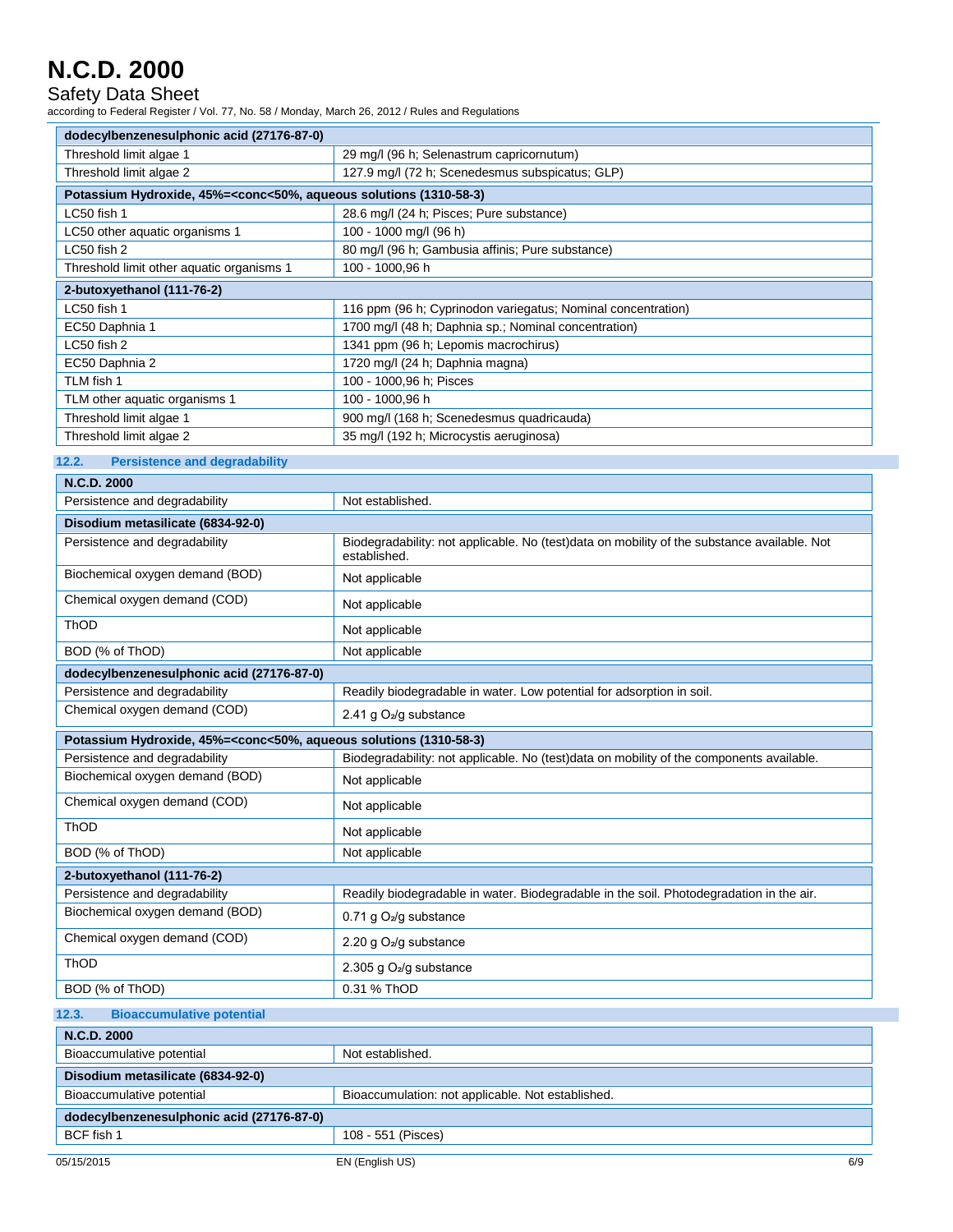#### Safety Data Sheet

according to Federal Register / Vol. 77, No. 58 / Monday, March 26, 2012 / Rules and Regulations

| dodecylbenzenesulphonic acid (27176-87-0)                                                       |                                                    |  |  |
|-------------------------------------------------------------------------------------------------|----------------------------------------------------|--|--|
| BCF fish 2                                                                                      | 130 (72 h; Leuciscus idus)                         |  |  |
| BCF other aquatic organisms 1                                                                   | 140 (120 h; Bacteria)                              |  |  |
| BCF other aquatic organisms 2                                                                   | 60 (24 h; Chlorophyta)                             |  |  |
| Log Pow                                                                                         | 1.96                                               |  |  |
| Bioaccumulative potential                                                                       | Low potential for bioaccumulation (Log Kow $<$ 4). |  |  |
| Potassium Hydroxide, 45%= <conc<50%, (1310-58-3)<="" aqueous="" solutions="" td=""></conc<50%,> |                                                    |  |  |
| Bioaccumulative potential                                                                       | Not bioaccumulative.                               |  |  |
| 2-butoxyethanol (111-76-2)                                                                      |                                                    |  |  |
| Log Pow                                                                                         | 0.81 (Experimental value; BASF test; 25 °C)        |  |  |
| Bioaccumulative potential                                                                       | Low potential for bioaccumulation (Log Kow $<$ 4). |  |  |
| 12.4.<br><b>Mobility in soil</b>                                                                |                                                    |  |  |

| dodecylbenzenesulphonic acid (27176-87-0)   |                                                                                                                                                                                |  |  |  |  |
|---------------------------------------------|--------------------------------------------------------------------------------------------------------------------------------------------------------------------------------|--|--|--|--|
| Surface tension<br>35 N/m (25 °C; 800 mg/l) |                                                                                                                                                                                |  |  |  |  |
| 2-butoxyethanol (111-76-2)                  |                                                                                                                                                                                |  |  |  |  |
| Surface tension                             | 0.027 N/m (25 $^{\circ}$ C)                                                                                                                                                    |  |  |  |  |
| <b>Other adverse effects</b><br>12.5.       |                                                                                                                                                                                |  |  |  |  |
|                                             |                                                                                                                                                                                |  |  |  |  |
| Effect on the global warming                | : No known ecological damage caused by this product.                                                                                                                           |  |  |  |  |
| Other information                           | : Avoid release to the environment.                                                                                                                                            |  |  |  |  |
| <b>SECTION 13: Disposal considerations</b>  |                                                                                                                                                                                |  |  |  |  |
| <b>Waste treatment methods</b><br>13.1.     |                                                                                                                                                                                |  |  |  |  |
| Waste disposal recommendations              | Dispose in a safe manner in accordance with local/national regulations. Dispose of<br>contents/container in accordance with local/regional/national/international regulations. |  |  |  |  |
| Ecology - waste materials                   | : Avoid release to the environment.                                                                                                                                            |  |  |  |  |
|                                             |                                                                                                                                                                                |  |  |  |  |
| <b>SECTION 14: Transport information</b>    |                                                                                                                                                                                |  |  |  |  |
| <b>Department of Transportation (DOT)</b>   |                                                                                                                                                                                |  |  |  |  |
| In accordance with DOT                      |                                                                                                                                                                                |  |  |  |  |
| Not regulated for transport                 |                                                                                                                                                                                |  |  |  |  |
| <b>Additional information</b>               |                                                                                                                                                                                |  |  |  |  |
| Other information                           | : No supplementary information available.                                                                                                                                      |  |  |  |  |
| <b>ADR</b>                                  |                                                                                                                                                                                |  |  |  |  |
| No additional information available         |                                                                                                                                                                                |  |  |  |  |
| <b>Transport by sea</b>                     |                                                                                                                                                                                |  |  |  |  |
| No additional information available         |                                                                                                                                                                                |  |  |  |  |
| <b>Air transport</b>                        |                                                                                                                                                                                |  |  |  |  |

| <b>SECTION 15: Regulatory information</b>                                                                                     |         |  |
|-------------------------------------------------------------------------------------------------------------------------------|---------|--|
| <b>15.1. US Federal regulations</b>                                                                                           |         |  |
| Disodium metasilicate (6834-92-0)                                                                                             |         |  |
| Not listed on the United States TSCA (Toxic Substances Control Act) inventory                                                 |         |  |
| dodecylbenzenesulphonic acid (27176-87-0)                                                                                     |         |  |
| Listed on the United States TSCA (Toxic Substances Control Act) inventory<br>Not listed on the United States SARA Section 313 |         |  |
| RQ (Reportable quantity, section 304 of EPA's<br>List of Lists)                                                               | 1000 lb |  |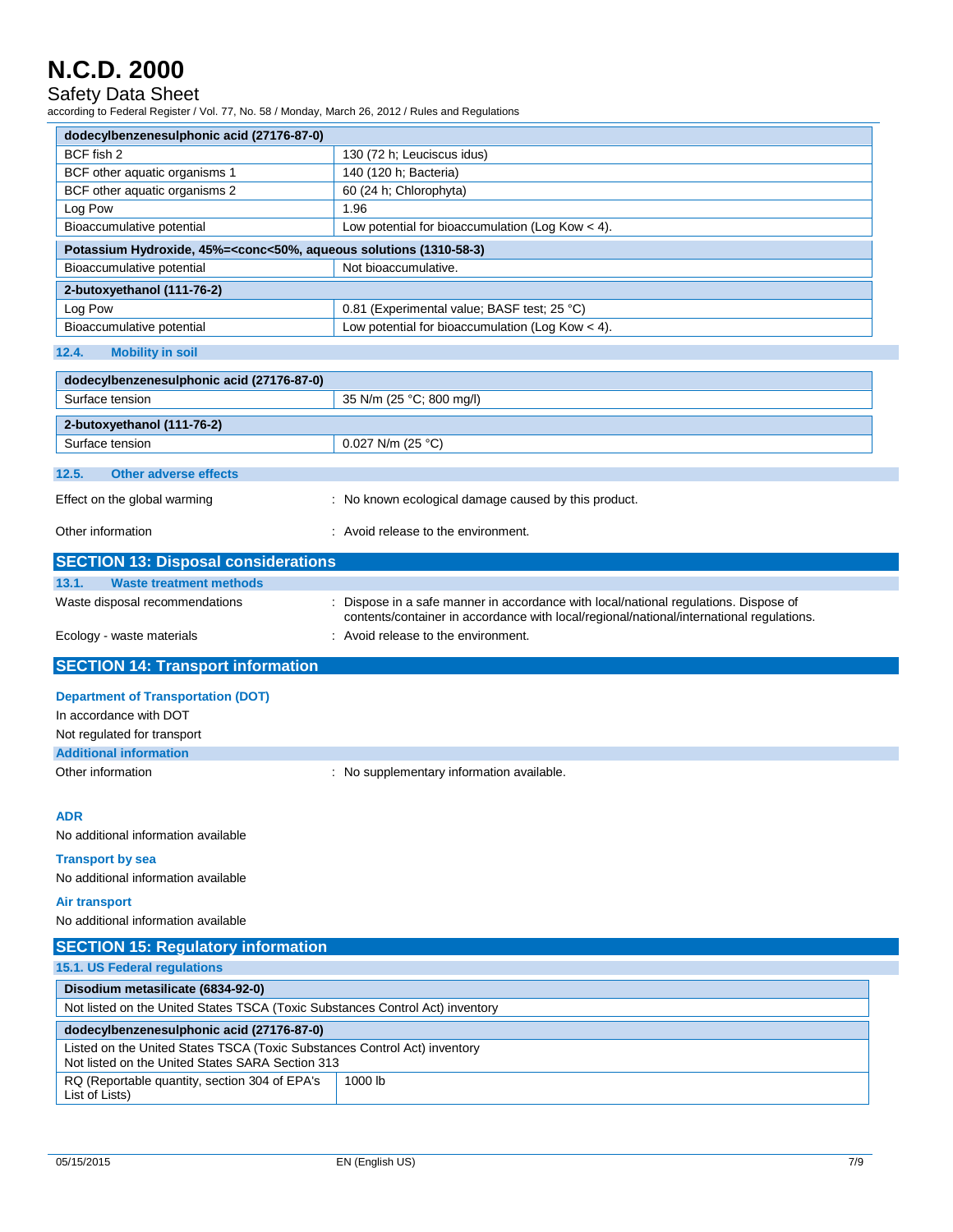### Safety Data Sheet

according to Federal Register / Vol. 77, No. 58 / Monday, March 26, 2012 / Rules and Regulations

| Potassium Hydroxide, 45%= <conc<50%, (1310-58-3)<="" aqueous="" solutions="" th=""></conc<50%,>                               |           |  |
|-------------------------------------------------------------------------------------------------------------------------------|-----------|--|
| Listed on the United States TSCA (Toxic Substances Control Act) inventory<br>Not listed on the United States SARA Section 313 |           |  |
| RQ (Reportable quantity, section 304 of EPA's<br>List of Lists)                                                               | $1000$ lb |  |
| 2-butoxyethanol (111-76-2)                                                                                                    |           |  |
| Listed on the United States TSCA (Toxic Substances Control Act) inventory                                                     |           |  |
| 15.2 International requisions                                                                                                 |           |  |

#### 15.2. International reg **CANADA**

No additional information available

#### **EU-Regulations**

No additional information available

**Classification according to Regulation (EC) No. 1272/2008 [CLP]** No additional information available

**Classification according to Directive 67/548/EEC [DSD] or 1999/45/EC [DPD]** Not classified

**National regulations** No additional information available

#### **15.3. US State regulations**

No additional information available

| Revision date                 | : 04/15/2015 |                                                                |
|-------------------------------|--------------|----------------------------------------------------------------|
| Other information             | $:$ None.    |                                                                |
|                               |              |                                                                |
| Full text of H-phrases:       |              |                                                                |
| Acute Tox. 2 (Inhalation:gas) |              | Acute toxicity (inhalation:gas) Category 2                     |
| Acute Tox. 3 (Dermal)         |              | Acute toxicity (dermal) Category 3                             |
| Acute Tox. 3 (Oral)           |              | Acute toxicity (oral) Category 3                               |
| Acute Tox. 4 (Oral)           |              | Acute toxicity (oral) Category 4                               |
| Aquatic Acute 2               |              | Hazardous to the aquatic environment - Acute Hazard Category 2 |
| Aquatic Acute 3               |              | Hazardous to the aquatic environment - Acute Hazard Category 3 |
| Eye Irrit. 2A                 |              | Serious eye damage/eye irritation Category 2A                  |
| Flam. Liq. 4                  |              | Flammable liquids Category 4                                   |
| Skin Corr. 1A                 |              | Skin corrosion/irritation Category 1A                          |
| Skin Corr. 1B                 |              | Skin corrosion/irritation Category 1B                          |
| Skin Irrit, 2                 |              | Skin corrosion/irritation Category 2                           |
| STOT SE 3                     |              | Specific target organ toxicity (single exposure) Category 3    |
| H <sub>227</sub>              |              | Combustible liquid                                             |
| H301                          |              | Toxic if swallowed                                             |
| H302                          |              | Harmful if swallowed                                           |
| H311                          |              | Toxic in contact with skin                                     |
| H314                          |              | Causes severe skin burns and eye damage                        |
| H315                          |              | Causes skin irritation                                         |
| H319                          |              | Causes serious eye irritation                                  |
| H330                          |              | Fatal if inhaled                                               |
| H335                          |              | May cause respiratory irritation                               |
| H401                          |              | Toxic to aquatic life                                          |
| H402                          |              | Harmful to aquatic life                                        |